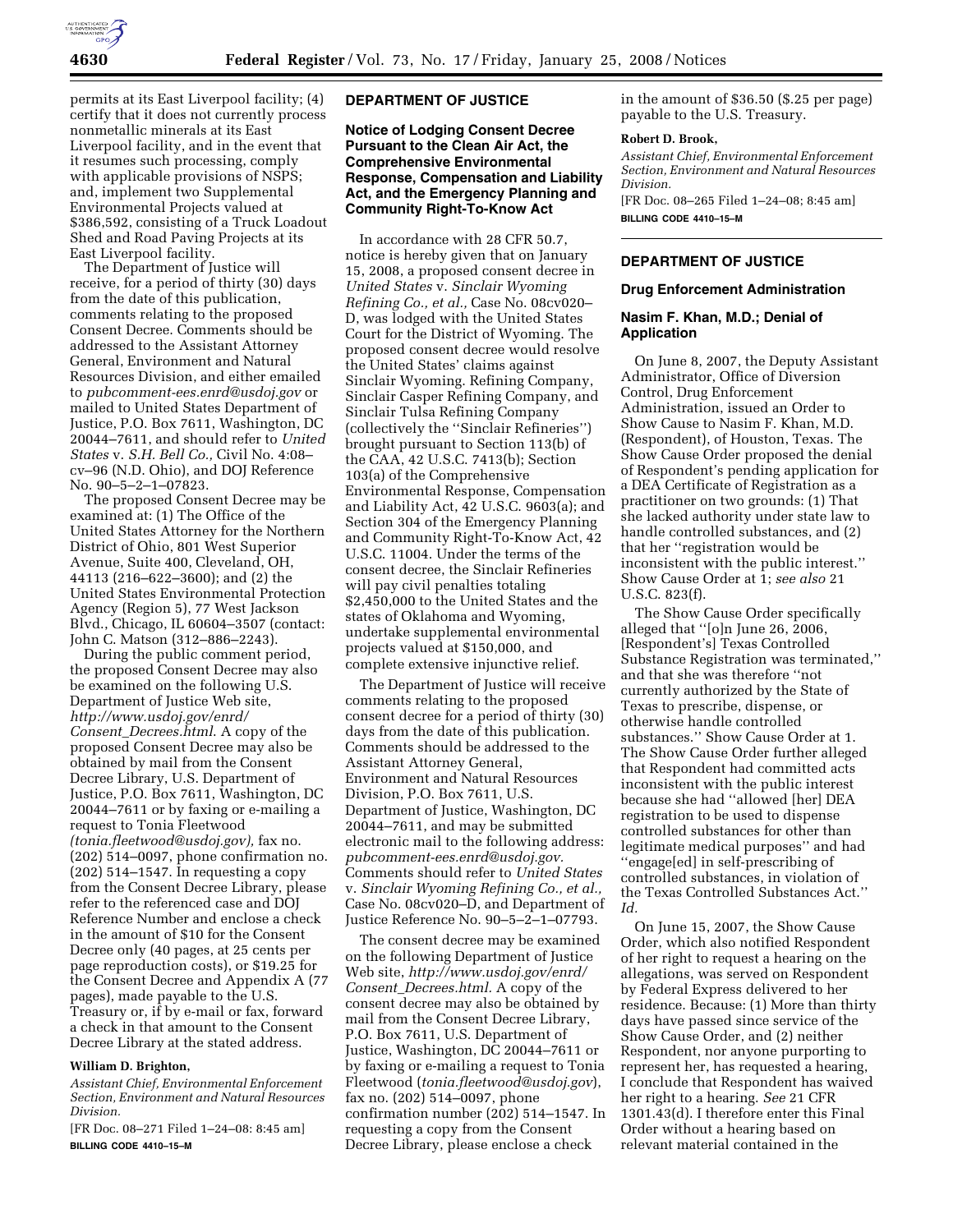investigative file, *see id.* 1301.43(e), and make the following findings.

### **Findings**

Respondent is a physician with a specialty in psychiatry and pathology. Respondent previously held a DEA Certificate of Registration as a practitioner at the registered location of Houston Medical Clinic, 10881 Richmond Ave., Apt. 412, Houston, Texas. In July 2004, DEA Diversion Investigators with the Houston Field Division received information that Respondent was prescribing promethazine with codeine cough syrup, a schedule V controlled substance, *see* 21 CRR 1308.15(c), to an individual who had been arrested three times by the Houston Police Department for unlawfully possessing controlled substances.

In August 2005, DEA Diversion Investigators (DIs) received information that two unlicensed individuals (F.K. and V.V.), who worked at the Main Medical Clinic (which was located in Jacinto City, Texas), were using Respondent's DEA registration to issue controlled-substance prescriptions for drugs which included Lorcet 10/650 (a branded drug combining hydrocodone and acetaminophen and a schedule III controlled substance, *see* 21 CFR 1308.13(e), Xanax (alprazolam), a schedule IV controlled substance, *see id.* 1308.14(c), and promethazine with codeine cough syrup. *Id.* 1308.15(c). F.K. and V.V. charged \$100 for each prescription.

The DIs subsequently went to the clinic and interviewed several people. While the DIs were told that Respondent had terminated her employment at the clinic, they also obtained a stack of prescription carbons. The copies indicated the patient's name, the name of a controlled substance, and Respondent's DEA number. During other interviews, the DIs determined that Respondent had seen only one or two ''patients'' each day, and that most of the clinic's ''patients'' were seen by other people including several foreign graduate students who were not licensed in any field of medical practice. The DIs also confirmed that V.V. had sold a stack of prescriptions, which bore a signature similar to Respondent's, for a large amount of cash.

Thereafter, on August 11, 2005, the DIs interviewed Respondent at the location of a clinic (named the ''45 Clinic'') which she was opening in Houston and for which she needed to change the address of her registered

location.1 During the interview, Respondent stated that she had seen approximately forty patients a day at the Main Medical Clinic and that the cost for a controlled-substance prescription was \$80 cash. Respondent further stated that at the clinic, foreign graduate students worked under her supervision and wrote the prescriptions which she then signed. Respondent also stated that she had taken a continuing medical education class in pain management and that the only controlled substances she prescribed were Vicodin, Lorcet, and Lortab.2

In the course of the investigation, the DIs had previously determined that Respondent had obtained controlled substances based on 117 prescriptions issued to her under her DEA number. During the interview, Respondent denied that she had self-prescribed and claimed that her son was also a physician and had prescribed the controlled substances for her. Subsequently, the DIs searched the Texas Medical Board's website and found that there was no listing for her son.

The DIs had also previously determined that between January 1, 2004, and August 11, 2005, Respondent had obtained approximately 474 twentyfive ml. bottles of schedule V cough medicines. When asked as to why she had ordered the drugs, Respondent maintained that they were small containers of cough syrup which she used when she was unable to sleep.

While at Respondent's new clinic, the DIs interviewed V.V., the same individual who had been implicated in selling controlled-substance prescriptions at Respondent's former employer. V.V. told the investigators that she had first met Respondent on that very day (when she had purportedly interviewed for a position at the clinic) and that her duties at Respondent's clinic would include scheduling appointments, taking vital signs, and other duties performed by receptionists.

Thereafter, on August 30, 2005, a registration technician changed Respondent's registered location to the address of her new clinic. Approximately three weeks later, on September 19, 2005, Respondent notified a DI that V.V. was using her DEA number to write unauthorized prescriptions for unknown individuals.

Later that day, two DIs interviewed Respondent at her residence.

Respondent told the DIs that she had terminated her employment at the Main Medical Clinic because she suspected that its owner was involved in illegal activities. Respondent stated that she had contacted DEA because she had received information that the Corpus Christi, Texas Police Department was looking for her regarding prescriptions she had written. Respondent further stated that during the previous week, she had gone to her new clinic and attempted to retrieve her prescriptions but was told that the pads belonged to the clinic. Respondent added that she had become concerned that someone was using her DEA number to issue prescriptions without her consent. Because of the unauthorized use of her number, Respondent then agreed to voluntarily surrender her DEA registration. She also surrendered her state controlled-substances registration.

On September 30, 2005, Respondent applied for a new registration using the address of the 45 Clinic for her proposed registered location. Several days later, two DIs went to Respondent's residence and attempted to interview her. Upon opening the door, Respondent started screaming at the DIs and stated that they should contact her attorney. When one of the DIs asked Respondent for her attorney's phone number, Respondent stated that she would get the number and slammed the door. Several minutes later, Respondent opened the door, threw a piece of paper at the DI, and stated in a loud voice that ''the White House knew who her father was and that she was his daughter.'' After the DIs told Respondent that they were there to speak to her about her application, Respondent stated that ''there would be no trick or treating here today.'' One of the DIs again asked Respondent whether she had applied for a new registration. Respondent answered ''yes'' and again slammed the door shut.

Thereafter, a local pharmacist notified DEA investigators that on October 3 and 4, he had received two prescriptions which were written under Respondent's DEA number. The pharmacist told the DIs that when he had attempted to verify one the prescriptions, Respondent did not return the call. Respondent, in a subsequent interview, denied issuing the prescriptions.

On January 5, 2006, a detective with the Garland, Texas Police Department notified one of the DIs that numerous prescriptions written under Respondent's former DEA registration had been presented at a local pharmacy. The prescriptions bore the name and address of the Main Medical Clinic, Respondent's former employer.

<sup>&</sup>lt;sup>1</sup> According to the investigative file, Respondent did not own the clinic.

<sup>&</sup>lt;sup>2</sup> Respondent also stated that she prescribed Ritalin for her child psychiatric patients who had Attention Deficit Disorder.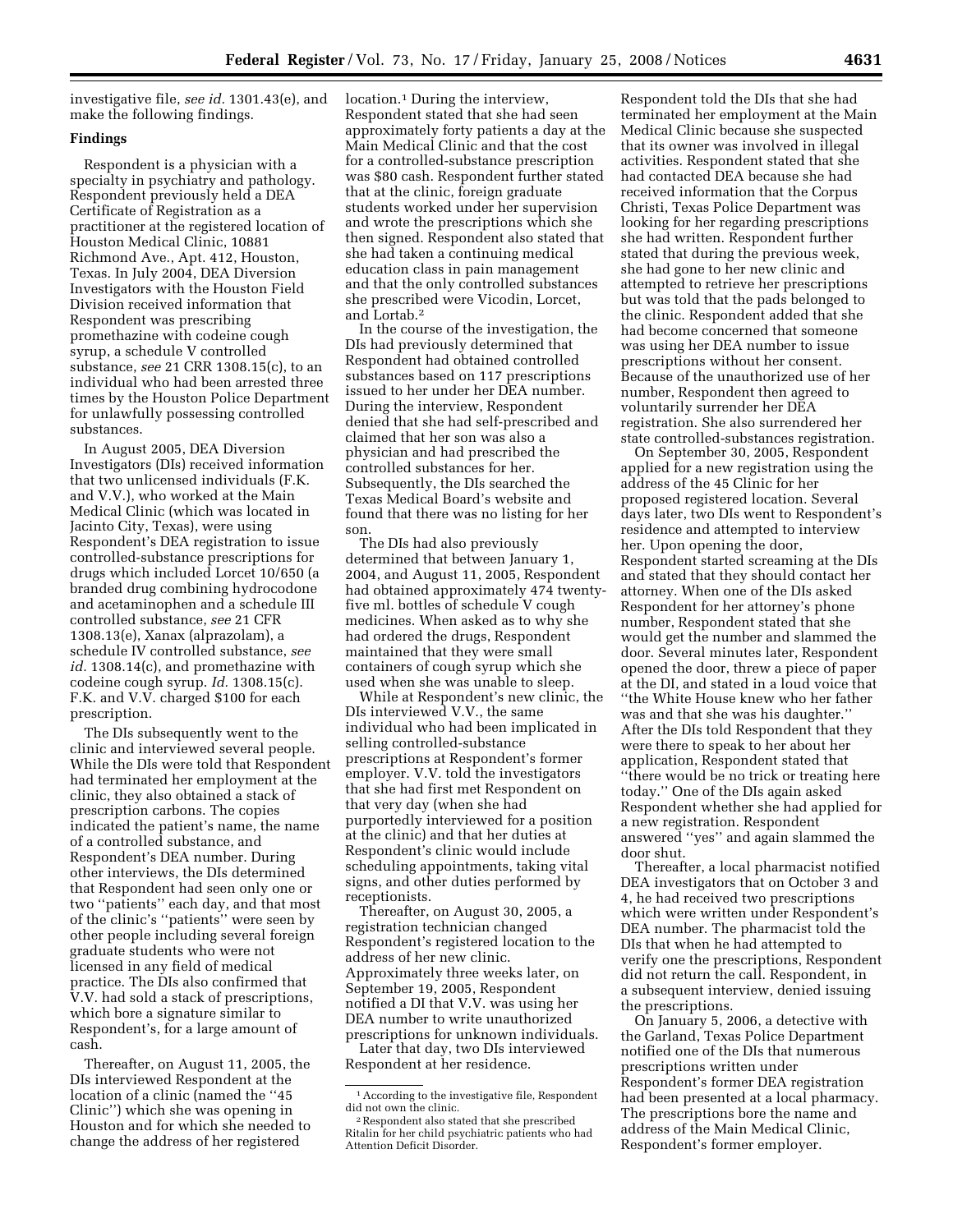Thereafter, on March 28, 2006, an official of the Texas Department of Public Safety (DPS) notified a DI that the State intended to terminate Respondent's state controlledsubstances registration. The state official further told the DI that Respondent's application had been erroneously granted because at the time the application was approved, the State was upgrading its computer system and was unable to access her history.

Subsequently, on June 26, 2006, DPS terminated Respondent's state controlled-substances registration on the ground that she was prohibited under the State's rules for re-applying for a period of one year following her surrendering of her state registration. I further find that the State has not reinstated her controlled-substances registration.

I also find that on August 24, 2007, Respondent entered into an Agreed Order with the Texas Medical Board. Under the order, Respondent voluntarily and permanently surrendered her medical license. According to the Texas Medical Board's website, ''[t]he action was based on [Respondent's] failure to meet the standard of care due [to] her nontherapeutic prescription of controlled substances to four patients and to herself.''

### **Discussion**

Section 303(f) of the Controlled Substances Act provides that ''[t]he Attorney General shall register practitioners \* \* \* to dispense \* \* \* controlled substances in schedule II, III, IV, or V, if the applicant is authorized to dispense  $* * * \circ$  controlled substances under the laws of the State in which he practices.'' 21 U.S.C. 823(f). Section 303(f) further provides that ''[t]he Attorney General may deny an application for such registration if he determines that the issuance of such registration would be inconsistent with the public interest.'' *Id.* In making the public interest determination, the Act requires the consideration of the following factors:

(1) The recommendation of the appropriate State licensing board or professional disciplinary authority.

(2) The applicant's experience in dispensing \* \* \* controlled substances.

(3) The applicant's conviction record under Federal or State laws relating to the manufacture, distribution, or dispensing of controlled substances.

(4) Compliance with applicable State, Federal, or local laws relating to controlled substances.

(5) Such other conduct which may threaten the public health and safety.

''[T]hese factors are \* \* \* considered in the disjunctive.'' *Robert A. Leslie, M.D.,* 68 FR 15227, 15230 (2003). I ''may rely on any one or a combination of factors, and may give each factor the weight [I] deem[] appropriate in determining whether a registration should be revoked.'' *Id.* Moreover, I am ''not required to make findings as to all of the factors.'' *Hoxie* v. *DEA,* 419 F.3d 477, 482 (6th Cir. 2005); *see also Morall*  v. *DEA,* 412 F.3d 165, 173–74 (DC Cir. 2005).

In this case, I conclude that there are two independent grounds for denying Respondent's application. First, Respondent is not currently authorized under Texas law to handle controlled substances and thus does not meet an essential requirement for a registration under the CSA. Second, while it appears that Respondent will not be returning to medical practice anytime soon, her experience in dispensing controlled substances and her record of compliance with applicable laws make clear that granting her a registration ''would be inconsistent with the public interest.'' 21 U.S.C. 823(f).

Under the Controlled Substances Act (CSA), a practitioner must be currently authorized to handle controlled substances in ''the jurisdiction in which [she] practices" in order to maintain a DEA registration. *See* 21 U.S.C. 802(21) (''[t]he term 'practitioner' means a physician \* \* \* licensed, registered, or otherwise permitted, by \* \* \* the jurisdiction in which he practices \* \* \* to distribute, dispense, [or] administer \* \* \* a controlled substance in the course of professional practice''). *See also id.* section 823(f) (''The Attorney General shall register practitioners \* \* \* if the applicant is authorized to dispense \* \* \* controlled substances under the laws of the State in which he practices.''). Relatedly, DEA has repeatedly held that the CSA requires the revocation of a registration issued to a practitioner who no longer possesses authority under state law to handle controlled substances. *See Sheran Arden Yeates*, 71 FR 39130, 39131 (2006); *Dominick A. Ricci*, 58 FR 51104, 51105 (1993); *Bobby Watts*, 53 FR 11919, 11920 (1988). *See also* 21 U.S.C. 824(a)(3) (authorizing the revocation of a registration ''upon a finding that the registrant \* \* \* has had his State license or registration suspended [or] revoked \* \* \* and is no longer authorized by State law to engage in the \* \* \* distribution [or] dispensing of controlled substances'').

Here, the investigative file establishes that Respondent's Texas controlledsubstances registration was terminated on June 26, 2006. Moreover, there is no

evidence that the State has issued a new controlled substance registration to her, and the Agreed Order which Respondent entered into with the Texas Medical Board suggests that the State will not grant her a new controlledsubstances registration any time soon. Because Respondent is without authority to handle controlled substances in Texas, the State in which she seeks a DEA registration, she does not meet an essential prerequisite for a new DEA registration. Accordingly, her application is denied on that basis. *See*  21 U.S.C. 823(f).

I further note that even if Respondent possessed a state registration, the record would still support the denial of her application on the ground that her registration would be ''inconsistent with the public interest.'' 21 U.S.C. 823(f). As the State found, Respondent has engaged in the non-therapeutic prescription of controlled substances both to herself and others.

With respect to her self-prescribing, the record establishes that Respondent issued to herself 117 prescriptions for narcotic-cough syrups, which are schedule V controlled substances. The record further establishes that Respondent's statements to investigators that the prescriptions were issued to her by her son, and that her son was a physician, were false.

Moreover, there is also substantial and disturbing evidence that Respondent failed to exercise proper control over her prescriptions pads and allowed unlicensed and un-registered individuals at the Main Medical Clinic to write prescriptions under her DEA registration. This conduct violates federal law and regulations, which require that a prescription be ''issued for a legitimate medical purpose by an individual practitioner acting in the usual course of [her] professional practice,'' 21 CFR 1306.04(a), and that each person writing a prescription be ''[a]uthorized to prescribe controlled substances by the jurisdiction in which he is licensed to practice his profession and \* \* \* [e]ither registered or exempted from registration.'' *Id.*  § 1306.03(a). Accordingly, even if Respondent held a state registration, her abysmal experience in dispensing controlled substances and her record of non-compliance with federal and state laws related to controlled substances would nonetheless require the denial of her application.

### **Order**

Pursuant to the authority vested in me by 21 U.S.C. 823(f), as well as 28 CFR 0.100(b) & 0.104, I order that the application of Nasim F. Khan, M.D., for